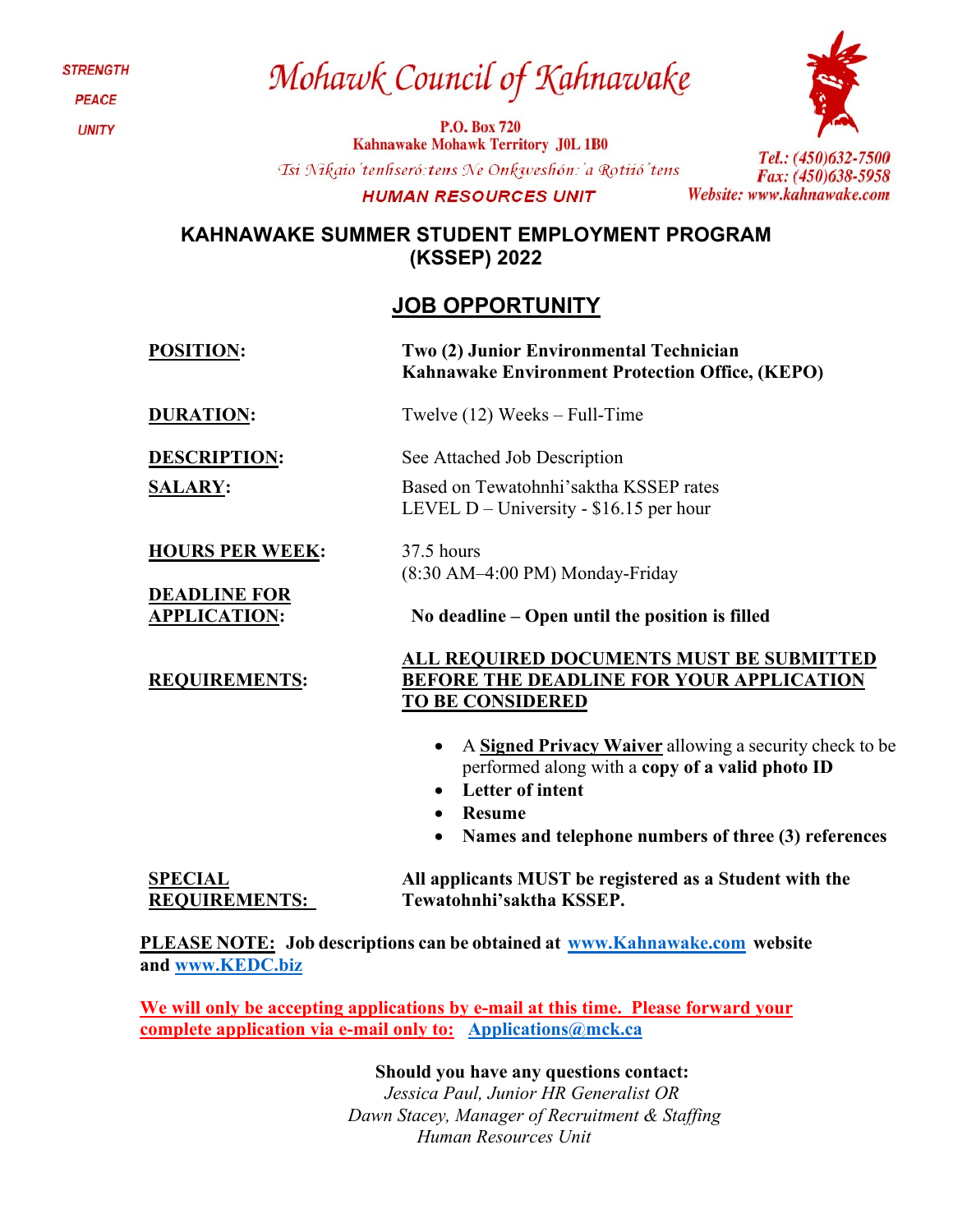**STRENGTH** PEACE **UNITY** 

## Mohawk Council of Kahnawake

P.O. Box 720 **Kahnawake Mohawk Territory J0L 1B0** Tsi Nikaio'tenhseró: tens Ne Onkweshón: 'a Rotiió'tens **HUMAN RESOURCES UNIT** 



| <b>Job Title:</b>                                                                                              | Junior Environmental Technician                                                                   |  |
|----------------------------------------------------------------------------------------------------------------|---------------------------------------------------------------------------------------------------|--|
| <b>Division:</b>                                                                                               | Operations and Community Planning, Kahnawà: ke Environment                                        |  |
|                                                                                                                | <b>Protection Office</b>                                                                          |  |
| <b>Reports To:</b>                                                                                             | <b>General Manager of Field Science</b>                                                           |  |
| <b>Name of Incumbent:</b>                                                                                      | TBD                                                                                               |  |
| <b>Purpose:</b>                                                                                                |                                                                                                   |  |
| To assist the Kahnawà:ke Environment Protection Office (KEPO) staff with fieldwork and educational             |                                                                                                   |  |
| activities contributing to the improved environmental integrity of Kahnawà: ke and Tioweró: ton. This          |                                                                                                   |  |
| will include assisting with the aquatic monitoring program including surface water sampling and                |                                                                                                   |  |
| macroinvertebrate inventories; Tioweró:ton inventories; invasive species control; and environmental            |                                                                                                   |  |
| educational initiatives.                                                                                       |                                                                                                   |  |
| <b>Cultural Identity Attributes:</b>                                                                           |                                                                                                   |  |
| An enthusiastic individual who enjoys the outdoors and has a strong desire to achieve results.                 |                                                                                                   |  |
|                                                                                                                | Organized, dependable and comfortable working in a variety of settings.                           |  |
|                                                                                                                |                                                                                                   |  |
|                                                                                                                | <b>Roles &amp; Responsibilities:</b>                                                              |  |
|                                                                                                                |                                                                                                   |  |
|                                                                                                                | To participate in a variety of KEPO fieldwork including aquatic monitoring, wildlife surveys, and |  |
| project inspections.                                                                                           |                                                                                                   |  |
| Participate in field measurement and sample collection of water within the creeks of Kahnawà: ke.<br>$\bullet$ |                                                                                                   |  |
| Participate in wildlife inventories including bird, reptiles, amphibians, fish and plants.<br>$\bullet$        |                                                                                                   |  |
| Weeding, watering, and general maintenance/expansion of the Tekakwitha Island pollinator<br>$\bullet$          |                                                                                                   |  |
| garden.                                                                                                        |                                                                                                   |  |
| Accompany inspectors on environmental patrols and inspections.<br>٠                                            |                                                                                                   |  |
| Participation in illegal dumping management project.<br>٠                                                      |                                                                                                   |  |
| Participate in Tioweró: ton surface water quality monitoring and inshore fish surveys.<br>٠                    |                                                                                                   |  |
| Provide support for climate change initiatives.<br>$\bullet$                                                   |                                                                                                   |  |
| Other fieldwork as required.<br>$\bullet$                                                                      |                                                                                                   |  |
|                                                                                                                | To participate in invasive species removal and control activities.                                |  |
| Monitor and document signs of invasive species in the community.<br>$\bullet$                                  |                                                                                                   |  |
| $\bullet$                                                                                                      | Notify and educate landholders and develop site specific management plans in collaboration with   |  |
| KEPO staff.                                                                                                    |                                                                                                   |  |
|                                                                                                                | Implement control measures in natural areas within Kahnawà: ke targeting noxious invasive         |  |
|                                                                                                                | species following specific management plans that have been developed.                             |  |
| Promote invasive species awareness activities.                                                                 |                                                                                                   |  |
| To assist with environmental education activities.                                                             |                                                                                                   |  |
| $\bullet$                                                                                                      | Develop materials for presentations to the community.                                             |  |
| Develop content for social media.                                                                              |                                                                                                   |  |
|                                                                                                                | Lead interactive learning opportunities, such as migratory bird viewing and identification        |  |
| programs.                                                                                                      |                                                                                                   |  |
|                                                                                                                |                                                                                                   |  |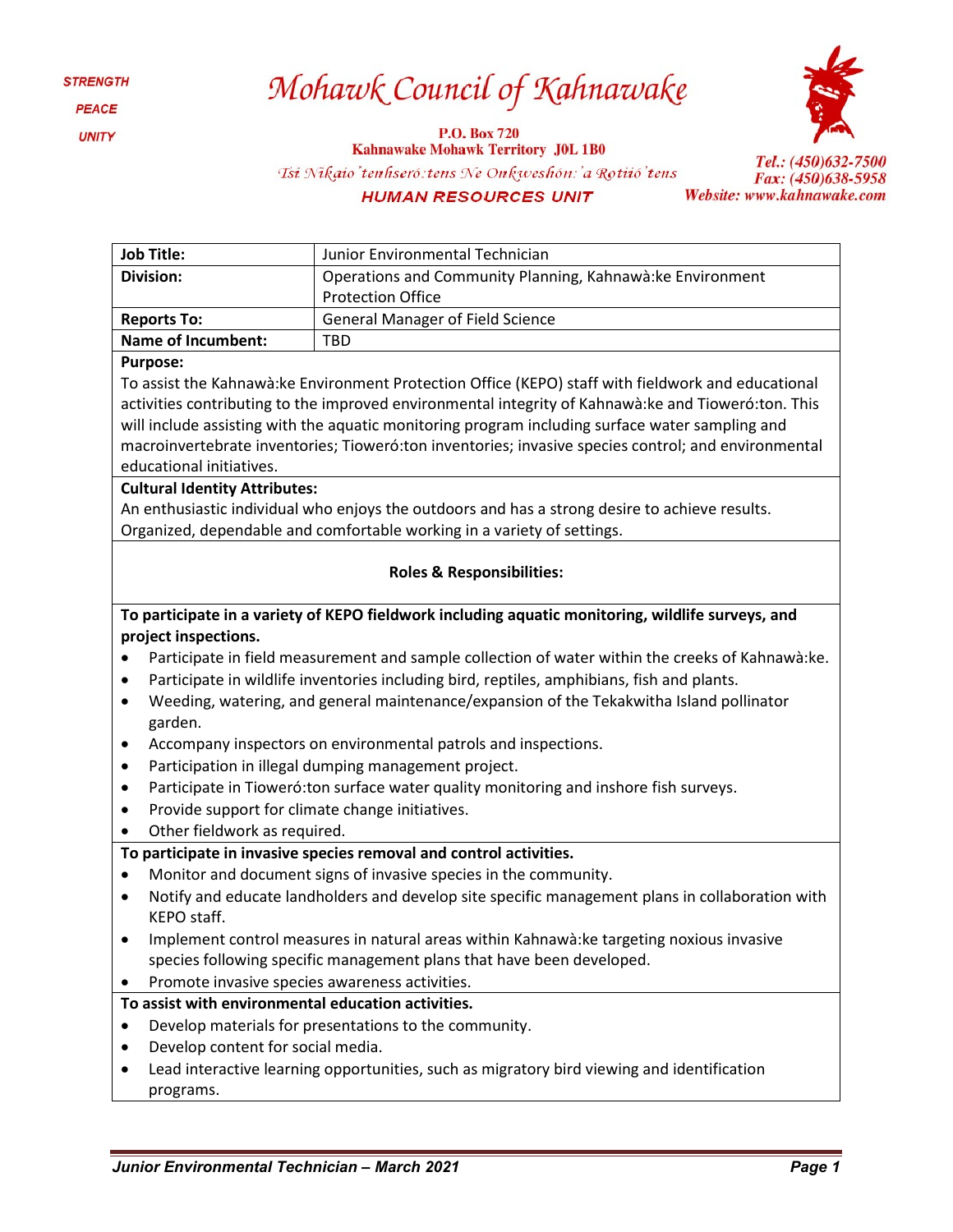| <i><b>STRENGTH</b></i> |
|------------------------|
| <b>PEACE</b>           |
| <b>UNITY</b>           |

## Mohawk Council of Kahnawake

**P.O. Box 720 Kahnawake Mohawk Territory J0L 1B0** Tsi Nikaio'tenhseró: tens Ne Onkweshón: 'a Rotiió' tens **HUMAN RESOURCES UNIT** 



#### **Other duties as assigned.**

• Participate in other day-to-day activities. Examples include participation in conferences and events such as interacting with community members that visit KEPO, assisting with species identifications, installation of bird houses, assisting with workshops, research environmental topics etc.

*The statements herein reflect general details to describe the principle functions for this job and should not be considered an all-inclusive listing of work requirements. Individuals may perform other duties or be assigned projects associated with these responsibilities as directed by their immediate supervisor.*

#### **Accountability:**

- Conducts business with internal and external clients in a tactful, discrete and courteous manner;
- Maintains confidentiality;
- Maintains a positive image of the Environment Protection Unit with other MCK Departments and the general public;
- Prioritizes personal safety and the safety of others including through strict adherence to all COVID-19 directives;
- Adheres to the MCK Administration Manual-Personnel Policy and Kanien'kéha language initiatives.

#### **Education & Experience:**

- Registered in a related post-secondary program (environmental science, biology, chemistry, geography, fish and wildlife studies, education or similar);
- Interest in the environment;
- Related experience an asset;
- Scientific background and knowledge of the biodiversity and environmental issues of Kahnawà:ke and Tioweró:ton an asset.

#### **Knowledge, Skills, Abilities & Other Attributes:**

- Interest in and knowledge of the environmental issues of Kahnawà:ke and Tioweró:ton;
- Ability to work in the office/remotely and the field unsupervised;
- Strong organizational skills, writing, research, presentation and computer skills;
- Analytical skills;
- Facilitation/presentation skills;
- Document and curriculum design/development skills an asset;
- Ability to communicate in Kanien'kéha and French is an asset;
- The willingness to learn Kanien'kéha is required;
- Boat license an asset;
- Possession of a personal vehicle and valid driver's license an asset.

#### **Working Environment:**

Five-day work week  $(8:30 a.m. - 4:00 p.m.);$